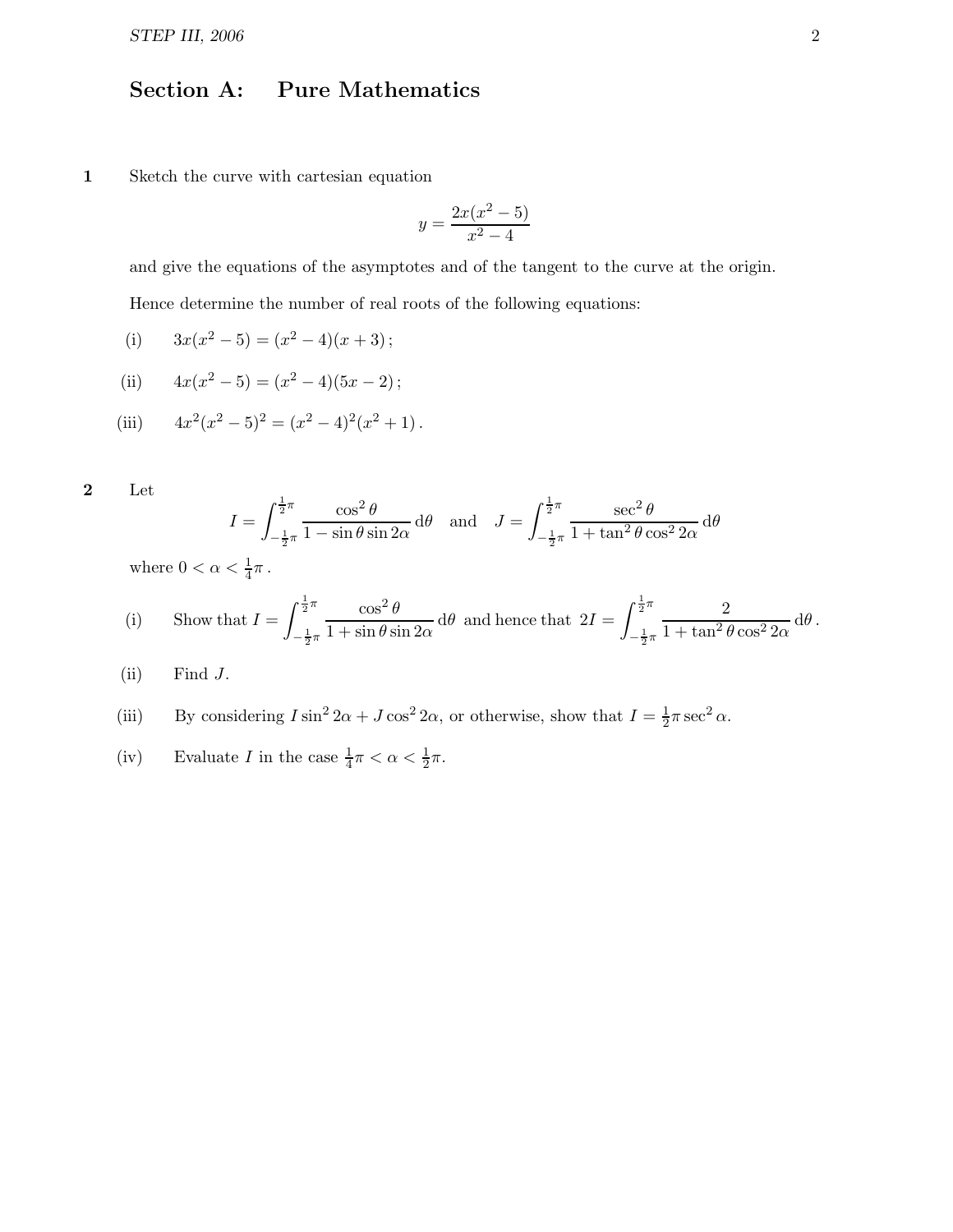3 (i) Let

$$
\tan x = \sum_{n=0}^{\infty} a_n x^n
$$
 and  $\cot x = \frac{1}{x} + \sum_{n=0}^{\infty} b_n x^n$ 

for  $0 < x < \frac{1}{2}\pi$ . Explain why  $a_n = 0$  for even n. Prove the identity

$$
\cot x - \tan x \equiv 2 \cot 2x
$$

and show that

$$
a_n = (1 - 2^{n+1})b_n.
$$

(ii) Let cosec  $x = \frac{1}{x}$  $\frac{1}{x} + \sum_{n=0}^{\infty}$  $\overline{n=0}$  $c_n x^n$  for  $0 < x < \frac{1}{2}\pi$ . By considering  $\cot x + \tan x$ , or otherwise, show that

$$
c_n = (2^{-n} - 1)b_n.
$$

(iii) Show that

$$
\left(1 + x\sum_{n=0}^{\infty} b_n x^n\right)^2 + x^2 = \left(1 + x\sum_{n=0}^{\infty} c_n x^n\right)^2.
$$

Deduce from this and the previous results that  $a_1 = 1$ , and find  $a_3$ .

## 4 The function f satisfies the identity

$$
f(x) + f(y) \equiv f(x + y) \tag{*}
$$

for all x and y. Show that  $2f(x) \equiv f(2x)$  and deduce that  $f''(0) = 0$ . By considering the Maclaurin series for  $f(x)$ , find the most general function that satisfies  $(*)$ . [Do not consider issues of existence or convergence of Maclaurin series in this question.]

(i) By considering the function G, defined by  $\ln(g(x)) = G(x)$ , find the most general function that, for all  $x$  and  $y$ , satisfies the identity

$$
g(x)g(y) \equiv g(x+y).
$$

(ii) By considering the function H, defined by  $h(e^u) = H(u)$ , find the most general function that satisfies, for all positive  $x$  and  $y$ , the identity

$$
h(x) + h(y) \equiv h(xy).
$$

(iii) Find the most general function t that, for all  $x$  and  $y$ , satisfies the identity

$$
t(x) + t(y) \equiv t(z),
$$

where  $z = \frac{x+y}{1}$  $\frac{z-y}{1-xy}$ .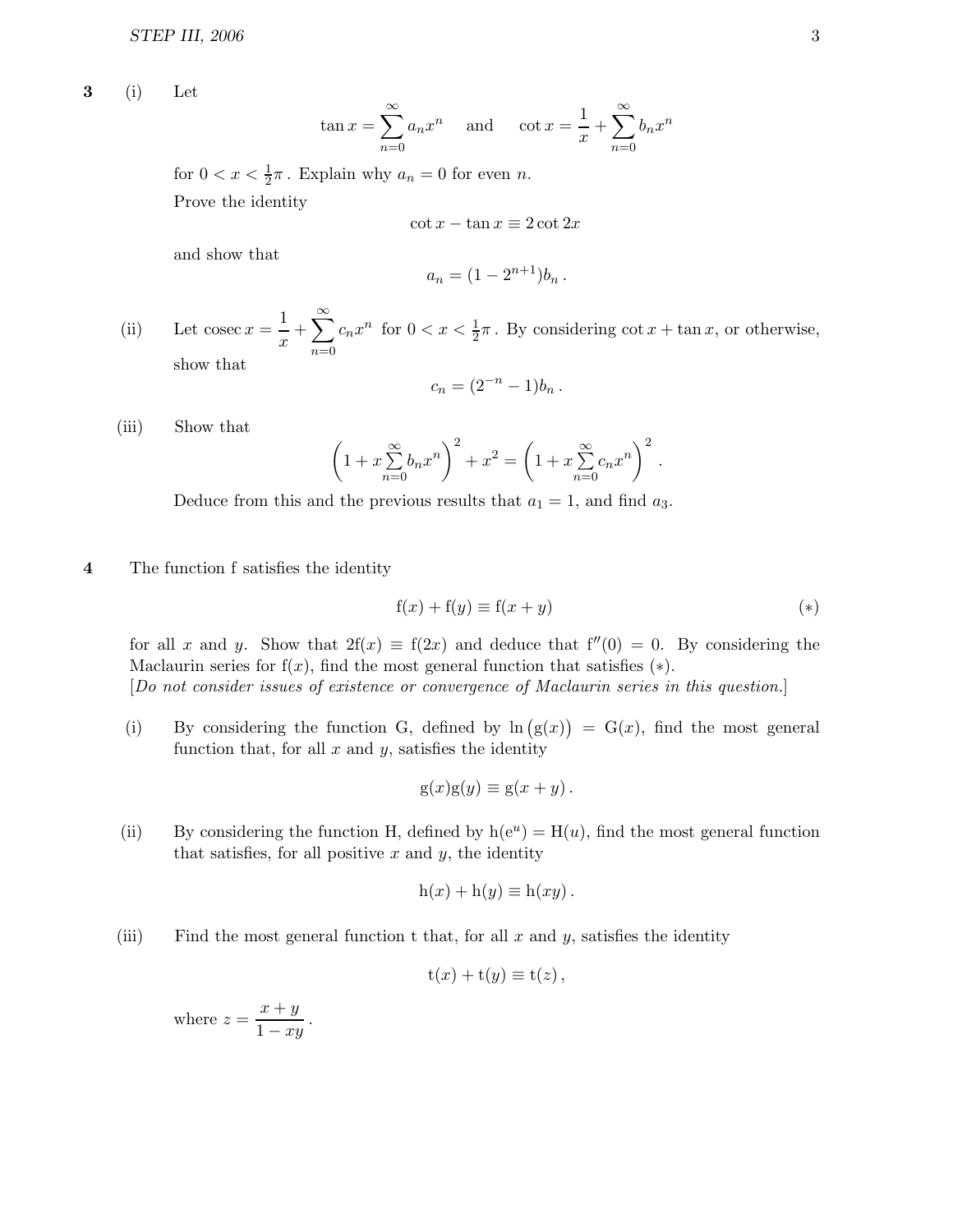5 Show that the distinct complex numbers  $\alpha$ ,  $\beta$  and  $\gamma$  represent the vertices of an equilateral triangle (in clockwise or anti-clockwise order) if and only if

$$
\alpha^2 + \beta^2 + \gamma^2 - \beta\gamma - \gamma\alpha - \alpha\beta = 0.
$$

Show that the roots of the equation

$$
z^3 + az^2 + bz + c = 0
$$
 (\*)

represent the vertices of an equilateral triangle if and only if  $a^2 = 3b$ .

Under the transformation  $z = pw + q$ , where p and q are given complex numbers with  $p \neq 0$ , the equation (∗) becomes

$$
w^3 + Aw^2 + Bw + C = 0.
$$
 (\*)

Show that if the roots of equation (\*) represent the vertices of an equilateral triangle, then the roots of equation (∗∗) also represent the vertices of an equilateral triangle.

6 Show that in polar coordinates the gradient of any curve at the point  $(r, \theta)$  is

$$
\frac{\frac{\mathrm{d}r}{\mathrm{d}\theta}\tan\theta + r}{\frac{\mathrm{d}r}{\mathrm{d}\theta} - r\tan\theta}.
$$

A mirror is designed so that if an incident ray of light is parallel to a fixed line L the reflected ray passes through a fixed point  $O$  on  $L$ . Prove that the mirror intersects any plane containing L in a parabola. You should assume that the angle between the incident ray and the normal to the mirror is the same as the angle between the reflected ray and the normal.

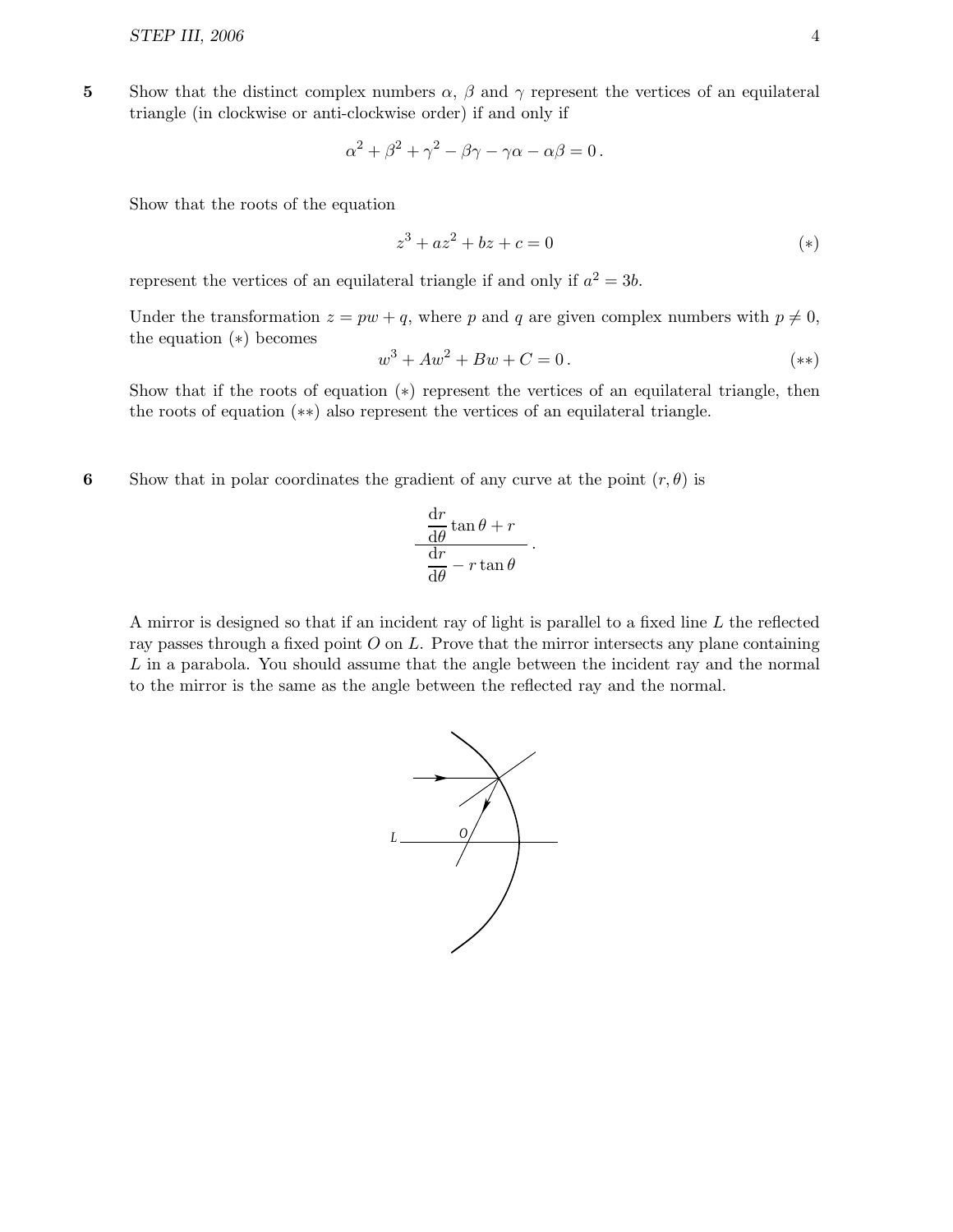7 (i) Solve the equation  $u^2 + 2u \sinh x - 1 = 0$  giving u in terms of x. Find the solution of the differential equation

$$
\left(\frac{\mathrm{d}y}{\mathrm{d}x}\right)^2 + 2\frac{\mathrm{d}y}{\mathrm{d}x}\sinh x - 1 = 0
$$

that satisfies  $y = 0$  and  $\frac{dy}{dx} > 0$  at  $x = 0$ .

(ii) Find the solution, not identically zero, of the differential equation

$$
\sinh y \left(\frac{dy}{dx}\right)^2 + 2\frac{dy}{dx} - \sinh y = 0
$$

that satisfies  $y = 0$  at  $x = 0$ , expressing your solution in the form  $\cosh y = f(x)$ . Show that the asymptotes to the solution curve are  $y = \pm(-x + \ln 4)$ .

- 8  $\Delta$  is an operation that takes polynomials in x to polynomials in x; that is, given any polynomial h(x), there is a polynomial called  $\Delta h(x)$  which is obtained from  $h(x)$  using the rules that define  $\triangle$ . These rules are as follows:
	- (i)  $\Delta x = 1$ ;
	- (ii)  $\Delta(f(x) + g(x)) = \Delta f(x) + \Delta g(x)$  for any polynomials  $f(x)$  and  $g(x)$ ;
	- (iii)  $\Delta(\lambda f(x)) = \lambda \Delta f(x)$  for any constant  $\lambda$  and any polynomial  $f(x)$ ;
	- $(iv) \triangle (f(x)g(x)) = f(x) \triangle g(x) + g(x) \triangle f(x)$  for any polynomials  $f(x)$  and  $g(x)$ .

Using these rules show that, if  $f(x)$  is a polynomial of degree zero (that is, a constant), then  $\triangle f(x) = 0$ . Calculate  $\triangle x^2$  and  $\triangle x^3$ .

Prove that  $\Delta h(x) \equiv \frac{dh(x)}{dx}$  $\frac{d\mathbf{x} + d\mathbf{x}}{dx}$  for any polynomial h(x). You should make it clear whenever you use one of the above rules in your proof.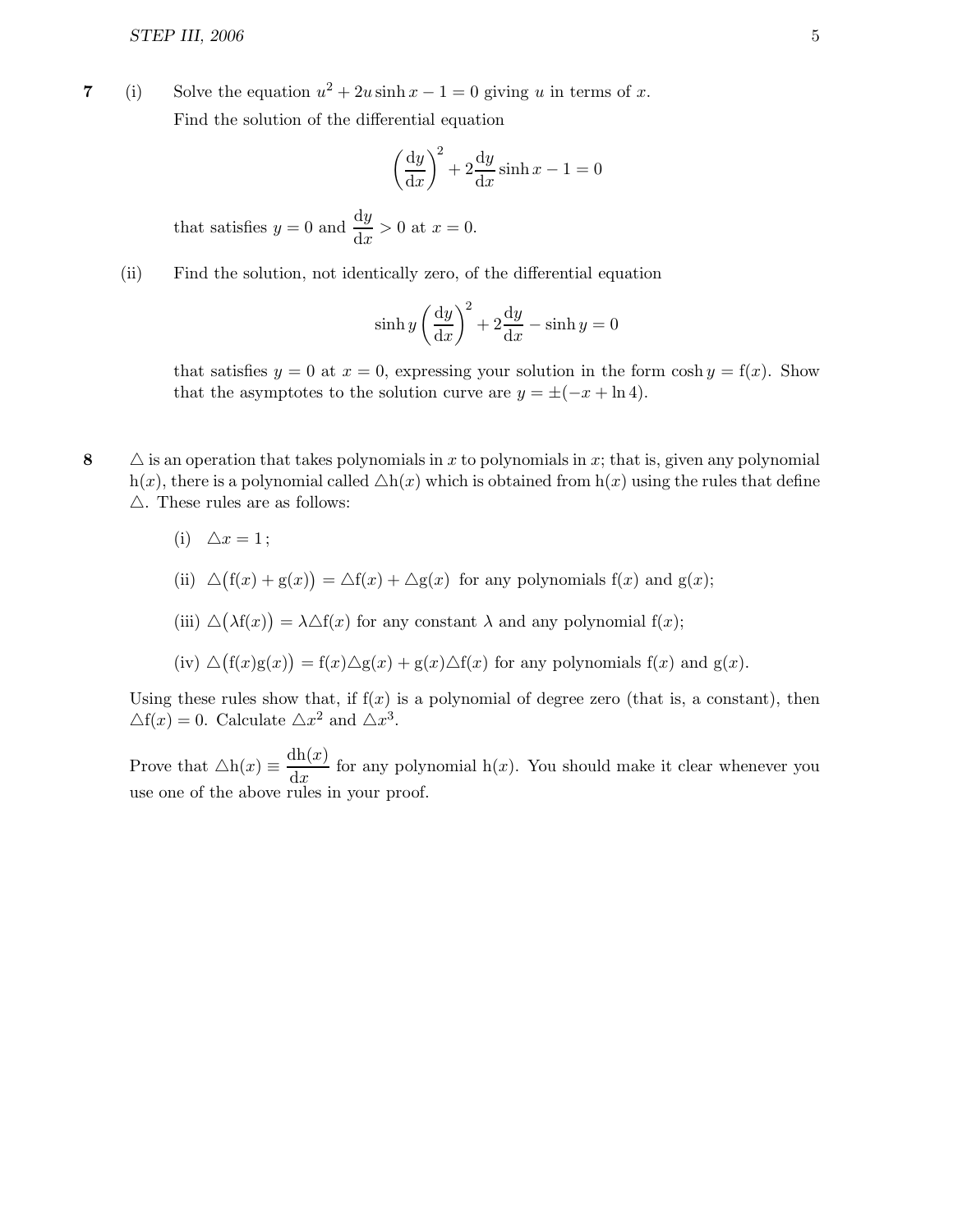## Section B: Mechanics

9 A long, light, inextensible string passes through a small, smooth ring fixed at the point O. One end of the string is attached to a particle  $P$  of mass  $m$  which hangs freely below  $O$ . The other end is attached to a bead,  $B$ , also of mass  $m$ , which is threaded on a smooth rigid wire fixed in the same vertical plane as O. The distance  $OB$  is r, the distance  $OH$  is h and the height of the bead above the horizontal plane through  $O$  is  $y$ , as shown in the diagram.



The shape of the wire is such that the system can be in static equilibrium for all positions of the bead. By considering potential energy, show that the equation of the wire is  $y + r = 2h$ .

The bead is initially at  $H$ . It is then projected along the wire with initial speed  $V$ . Show that, in the subsequent motion,

$$
\dot{\theta} = -\frac{h\dot{r}}{r\sqrt{rh - h^2}}
$$

where  $\theta$  is given by  $\theta = \arcsin(y/r)$ .

Hence show that the speed of the particle P is  $V\left(\frac{r-h}{2\pi}\right)$  $2r-h$  $\big)^{\frac{1}{2}}$ .

[Note that  $\arcsin \theta$  is another notation for  $\sin^{-1} \theta$ .]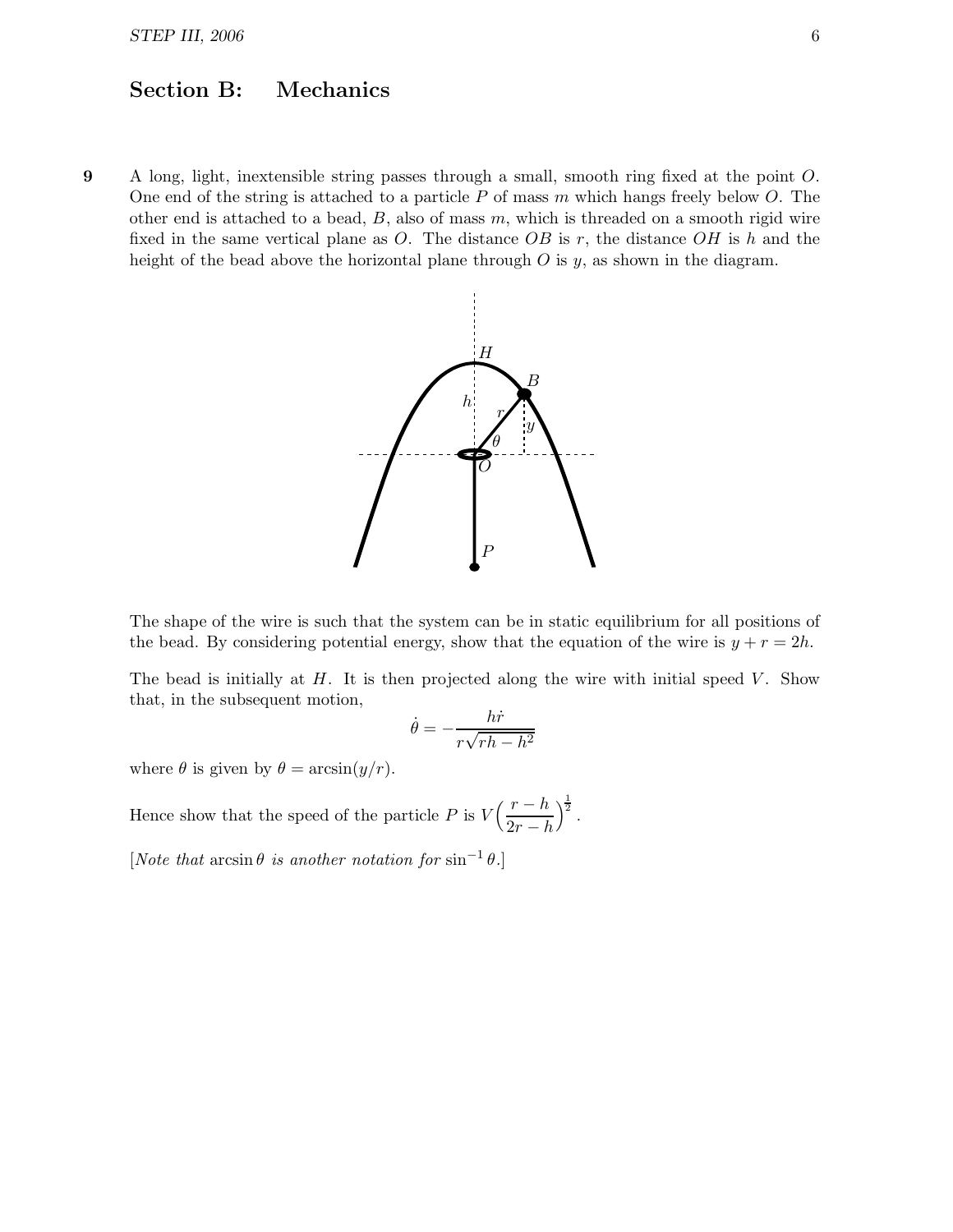10 A disc rotates freely in a horizontal plane about a vertical axis through its centre. The moment of inertia of the disc about this axis is  $mk^2$  (where  $k > 0$ ). Along one diameter is a smooth narrow groove in which a particle of mass m slides freely. At time  $t = 0$ , the disc is rotating with angular speed  $\Omega$ , and the particle is a distance a from the axis and is moving with speed V along the groove, towards the axis, where  $k^2V^2 = \Omega^2a^2(k^2 + a^2)$ .

Show that, at a later time  $t$ , while the particle is still moving towards the axis, the angular speed  $\omega$  of the disc and the distance r of the particle from the axis are related by

$$
\omega = \frac{\Omega(k^2 + a^2)}{k^2 + r^2}
$$
 and  $\left(\frac{dr}{dt}\right)^2 = \frac{\Omega^2 r^2 (k^2 + a^2)^2}{k^2 (k^2 + r^2)}$ .

Deduce that

$$
k\frac{\mathrm{d}r}{\mathrm{d}\theta} = -r(k^2 + r^2)^{\frac{1}{2}},
$$

where  $\theta$  is the angle through which the disc has turned by time t.

By making the substitution  $u = k/r$ , or otherwise, show that  $r \sinh(\theta + \alpha) = k$ , where  $\sinh \alpha = k/a$ . Deduce that the particle never reaches the axis.

11 A lift of mass  $M$  and its counterweight of mass  $M$  are connected by a light inextensible cable which passes over a fixed frictionless pulley. The lift is constrained to move vertically between smooth guides. The distance between the floor and the ceiling of the lift is  $h$ . Initially, the lift is at rest, and the distance between the top of the lift and the pulley is greater than h. A small tile of mass m becomes detached from the ceiling of the lift and falls to the floor of the lift. Show that the speed of the tile just before the impact is

$$
\sqrt{\frac{(2M-m)gh}{M}}.
$$

The coefficient of restitution between the tile and the floor of the lift is e. Given that the magnitude of the impulsive force on the lift due to tension in the cable is equal to the magnitude of the impulsive force on the counterweight due to tension in the cable, show that the loss of energy of the system due to the impact is  $mgh(1 - e^2)$ . Comment on this result.